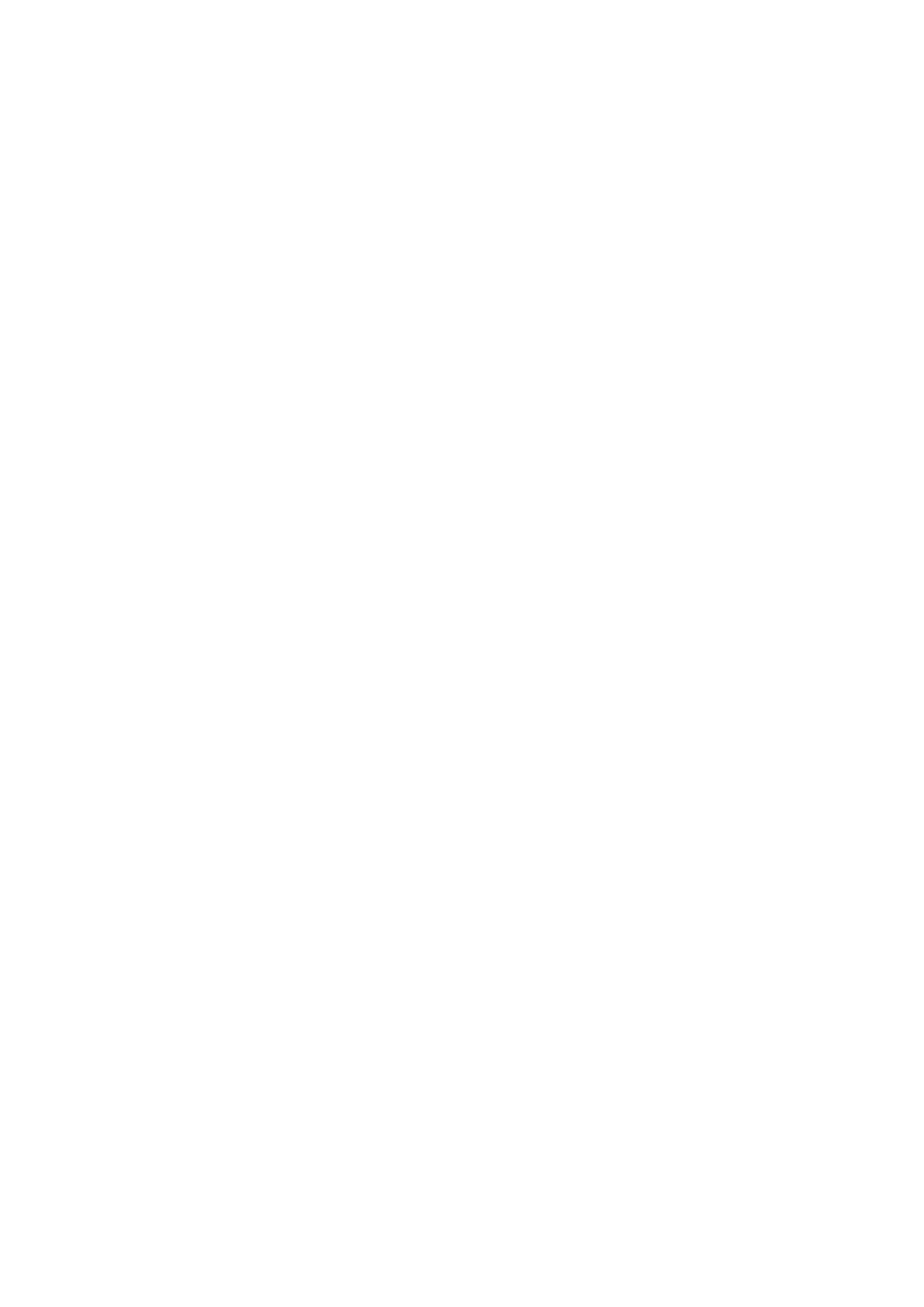This sector specific guidance for higher education institutions in England and Wales subject to the Prevent duty is additional to, and is to be read alongside, the general guidance contained in the Revised Prevent Duty Guidance issued on 16th July 2015.

## Higher education

1. Section 26(1) of the Counter-Terrorism and Security Act 2015 ("the Act") imposes a duty on "specified authorities", when exercising their functions, to have due regard to the need to prevent people from being drawn into terrorism. Certain higher education bodies ("Relevant Higher Education Bodies", or "RHEBs") are subject to the section 26 duty. RHEBs' commitment to freedom of speech and the rationality underpinning the advancement of knowledge means that they represent one of our most important arenas for challenging extremist views and ideologies. But young people continue to make up a disproportionately high number of those arrested in this country for terrorist-related offences and of those who are travelling to join terrorist organisations in Syria and Iraq. RHEBs must be vigilant and aware of the risks this poses.

2. Some students may arrive at RHEBs already committed to terrorism; others may become radicalised whilst attending a RHEB due to activity on campus; others may be radicalised whilst they are at a RHEB but because of activities which mainly take place off campus.

### *Higher education specified authorities*

3. The higher education institutions specified in Schedule 6 to the Act fall into two categories:

• the governing body of qualifying institutions within the meaning given by section 11 of the Higher Education Act 2004.

• private higher education institutions that are not in receipt of public funding from the Higher Education Funding Council for England (HEFCE) or the Higher Education Funding Council Wales (HEFCW) but have similar characteristics to those that are. This includes governing bodies or proprietors of institutions not otherwise listed that have at least 250 students, excluding students on distance learning courses, undertaking courses of a description mentioned in Schedule 6 to the Education Reform Act 1988 (higher education courses).

4. Most of these institutions already have a clear understanding of their Prevent related responsibilities. Institutions already demonstrate some good practice in these areas. We do not envisage the new duty creating large new burdens on institutions and intend it to be implemented in a proportionate and risk-based way.

5. Compliance with the Prevent duty requires that properly thought through procedures and policies are in place. Having procedures and policies in place which match the general expectations set out in this guidance will mean that institutions are well placed to comply with the Prevent duty. Compliance will only be achieved if these procedures and policies are properly followed and applied. This guidance does not prescribe what appropriate decisions would be - this will be up to institutions to determine, having considered all the factors of the case.

6. We would expect RHEBs to be delivering in the following areas.

#### *External Speakers and Events*

7. In order to comply with the duty all RHEBs should have policies and procedures in place for the management of events on campus and use of all RHEB premises. The policies should apply to all staff, students and visitors and clearly set out what is required for any event to proceed.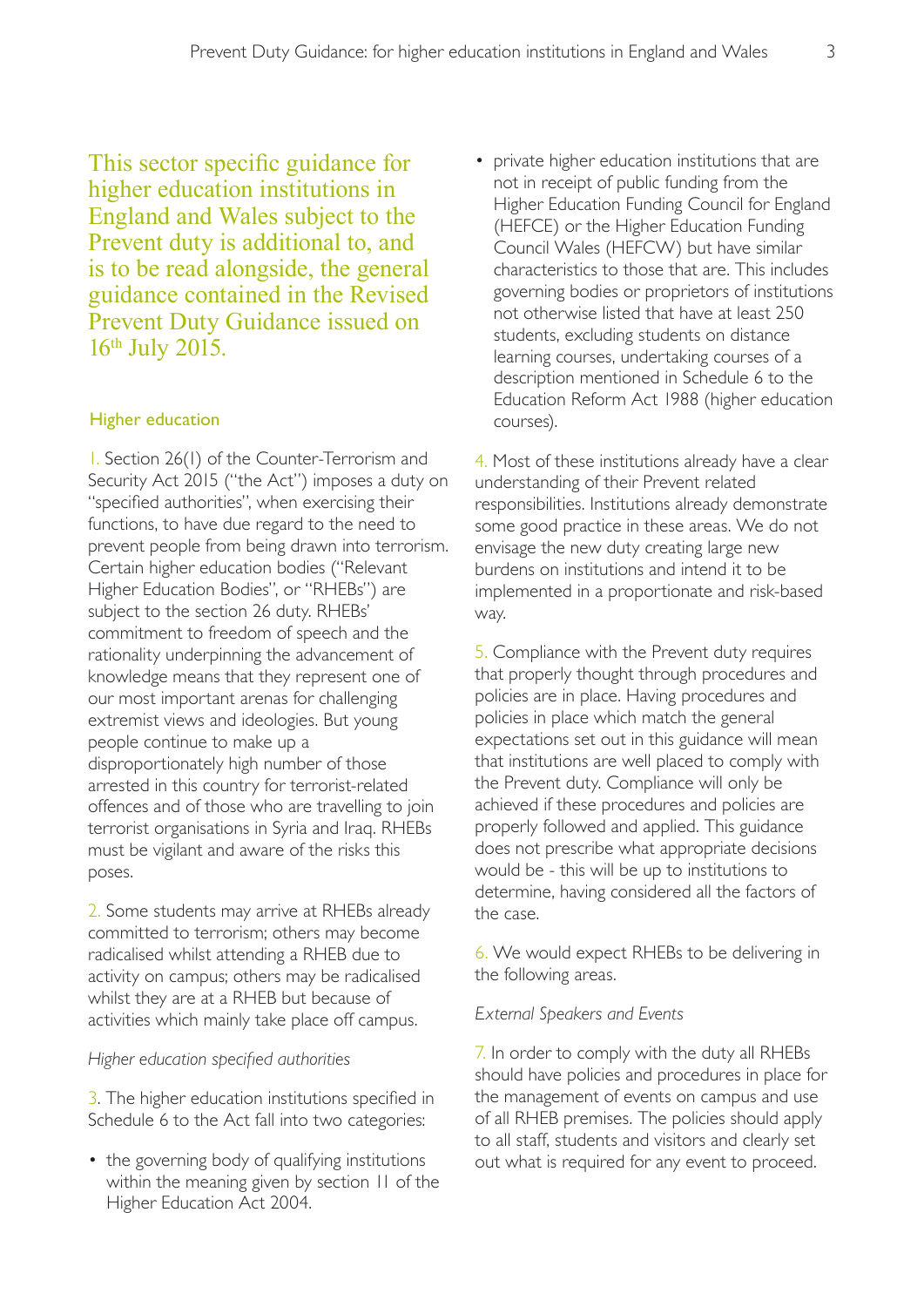8. The RHEB clearly needs to balance its legal duties in terms of both ensuring freedom of speech and academic freedom, and also protecting student and staff welfare. Although it predates this legislation, Universities UK produced guidance in 2013 to support institutions to make decisions about hosting events and have the proper safeguards in place: http://www.universitiesuk.ac.uk/highereducation/ Pages/

Externalspeakersinhighereducationinstitutions. aspx

9. The Charity Commission also produced guidance on this matter in 2013: https://www. gov.uk/government/publications/charities-andterrorism and https://www.gov.uk/government/ uploads/system/uploads/attachment\_data/ file/351342/CT-5.pdf

10. Encouragement of terrorism and inviting support for a proscribed terrorist organisation are both criminal offences. RHEBs should not provide a platform for these offences to be committed.

11. Furthermore, when deciding whether or not to host a particular speaker, RHEBs should consider carefully whether the views being expressed, or likely to be expressed, constitute extremist views that risk drawing people into terrorism or are shared by terrorist groups. In these circumstances the event should not be allowed to proceed except where RHEBs are entirely convinced that such risk can be fully mitigated without cancellation of the event. This includes ensuring that, where any event is being allowed to proceed, speakers with extremist views that could draw people into terrorism are challenged with opposing views as part of that same event, rather than in a separate forum. Where RHEBs are in any doubt that the risk cannot be fully mitigated they should exercise caution and not allow the event to proceed.

12. We would expect RHEBs to put in place a system for assessing and rating risks associated with any planned events, which provides evidence to suggest whether an event should proceed, be cancelled or whether action is

required to mitigate any risk. There should also be a mechanism in place for assessing the risks associated with any events which are RHEBaffiliated, funded or branded but which take place off-campus and for taking swift and appropriate action as outlined in paragraph 11.

13. Additionally, institutions should pay regard to their existing responsibilities in relation to gender segregation, as outlined in the guidance produced in 2014 by the Equality and Human Rights Commission: http://www. equalityhumanrights.com/sites/default/files/ publication\_pdf/Guidance%20for%20 universities%20and%20students%20unions%20 17-07-14.pdf

14. RHEBs should also demonstrate that staff involved in the physical security of the institution's estate have an awareness of the Prevent duty. In many instances, this could be achieved through engagement with the Association of University Chief Security Officers (AUCSO). Where appropriate and legal to do so, an institution should also have procedures in place for the sharing of information about speakers with other institutions and partners.

15. But managing the risk of radicalisation in RHEBs is not simply about managing external speakers. Radicalised students can also act as a focal point for further radicalisation through personal contact with fellow students and through their social media activity. Where radicalisation happens off campus, the student concerned may well share his or her issues with other students. Changes in behaviour and outlook may be visible to university staff. Much of this guidance therefore addresses the need for RHEBs to have the necessary staff training, IT policies and student welfare programmes to recognise these signs and respond appropriately.

# *Partnership*

16. In complying with this duty we would expect active engagement from senior management of the university (including, where appropriate, vice chancellors) with other partners including police and BIS regional higher and further education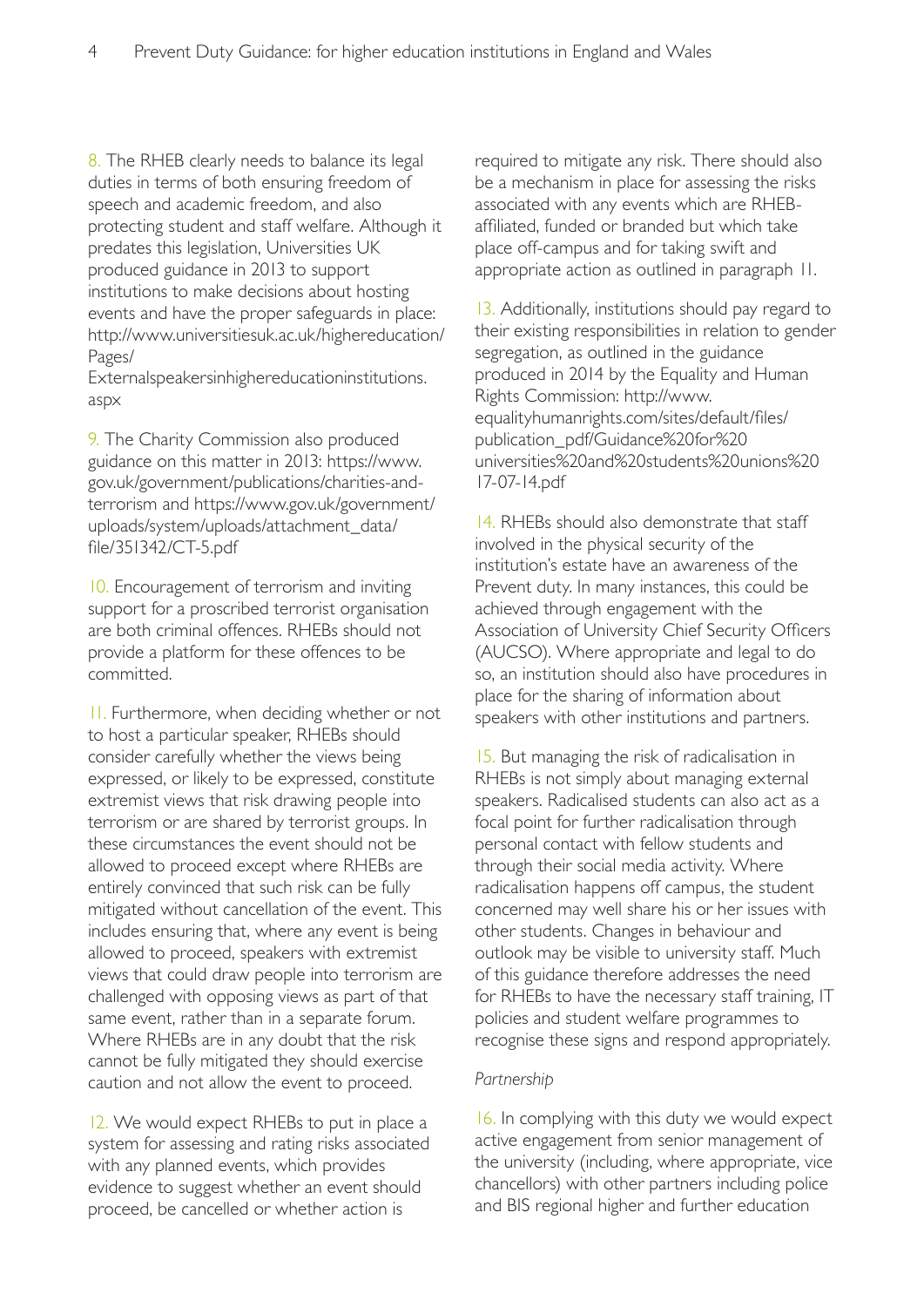Prevent co-ordinators. We would expect institutions to seek to engage and consult students on their plans for implementing the duty.

17. Given the size and complexity of most institutions we would also expect RHEBs to make use of internal mechanisms to share information about Prevent across the relevant faculties of the institution. Having a single point of contact for operational delivery of Prevent related activity may also be useful.

18. We would expect institutions to have regular contact with the relevant Prevent co-ordinator. These co-ordinators will help RHEBs comply with the duty and can provide advice and guidance on risk and on the appropriate response. The contact details of these coordinators are available on the Safe Campus Communities website: www. safecampuscommunities.ac.uk.

### *Risk assessment*

19. RHEBs will be expected to carry out a risk assessment for their institution which assesses where and how their students might be at risk of being drawn into terrorism. This includes not just violent extremism but also non-violent extremism, which can create an atmosphere conducive to terrorism and can popularise views which terrorists exploit. Help and support will be available to do this.

20. We would expect the risk assessment to look at institutional policies regarding the campus and student welfare, including equality and diversity and the safety and welfare of students and staff. We would also expect the risk assessment to assess the physical management of the university estate including policies and procedures for events held by staff, students or visitors and relationships with external bodies and community groups who may use premises, or work in partnership with the institution.

## *Action Plan*

21. With the support of co-ordinators, and others as necessary, any institution that identifies a risk should develop a Prevent action plan to set out the actions they will take to mitigate this risk.

## *Staff Training*

22. Compliance with the duty will also require the institution to demonstrate that it is willing to undertake Prevent awareness training and other training that could help the relevant staff prevent people from being drawn into terrorism and challenge extremist ideas which risk drawing people into terrorism. We would expect appropriate members of staff to have an understanding of the factors that make people support terrorist ideologies or engage in terrorist-related activity. Such staff should have sufficient training to be able to recognise vulnerability to being drawn into terrorism, and be aware of what action to take in response. This will include an understanding of when to make referrals to the Channel programme and where to get additional advice and support.

23. We would expect the institution to have robust procedures both internally and externally for sharing information about vulnerable individuals (where appropriate to do so). This should include appropriate internal mechanisms and external information sharing agreements where possible.

24. BIS offers free training for higher and further education staff through its network of regional higher and further education Prevent coordinators. This covers safeguarding and identifying vulnerability to being drawn into terrorism and can be tailored to suit each institution or group of individuals.

### *Welfare and pastoral care/chaplaincy support*

25. RHEBs have a clear role to play in the welfare of their students and we would expect there to be sufficient chaplaincy and pastoral support available for all students.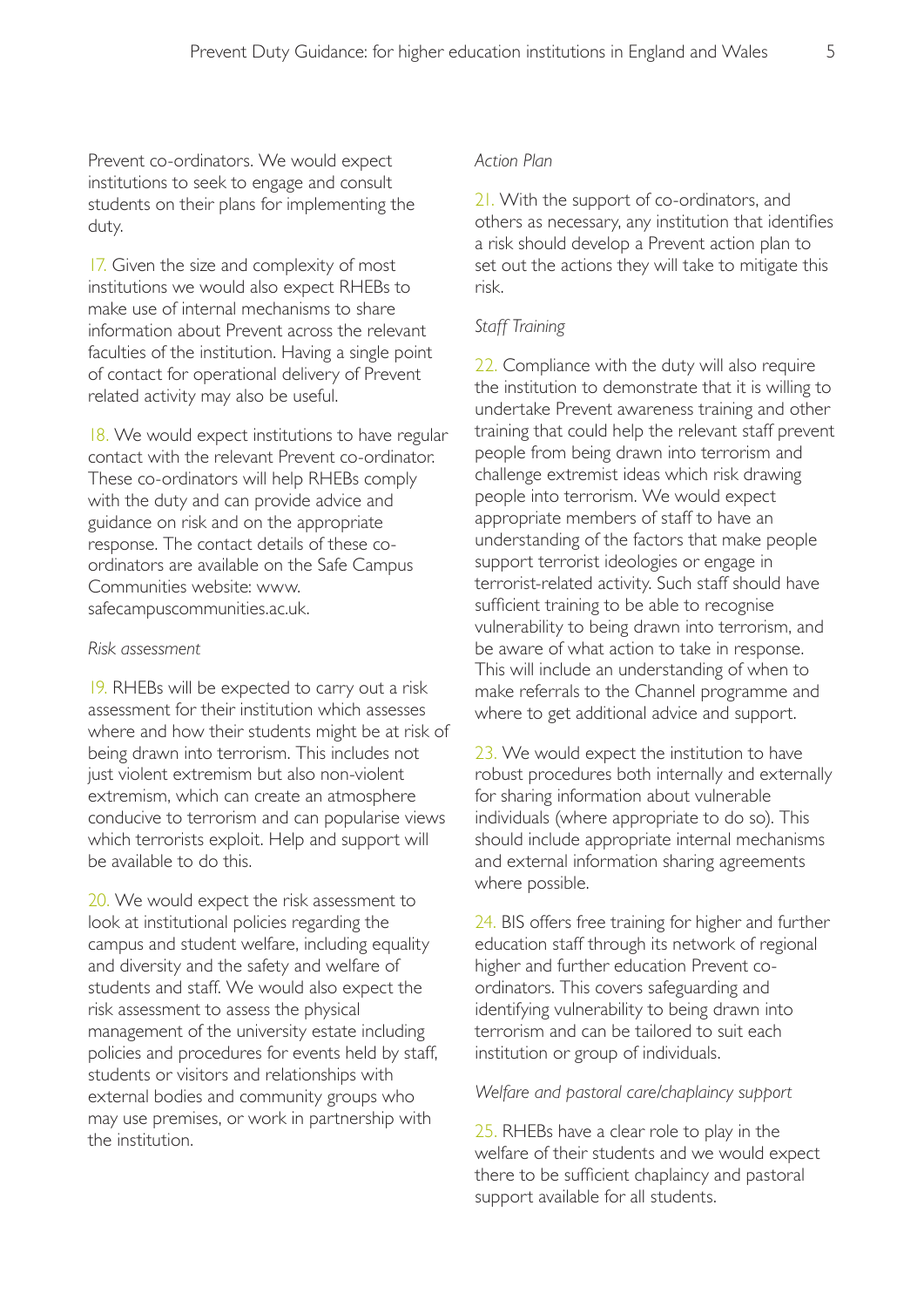26. As part of this, we would expect the institution to have clear and widely available policies for the use of prayer rooms and other faith-related facilities. These policies should outline arrangements for managing prayer and faith facilities (for example an oversight committee) and for dealing with any issues arising from the use of the facilities.

# *IT policies*

27. We would expect RHEBs to have policies relating to the use of their IT equipment. Whilst all institutions will have policies around general usage, covering what is and is not permissible, we would expect these policies to contain specific reference to the statutory duty. Many educational institutions already use filtering as a means of restricting access to harmful content, and should consider the use of filters as part of their overall strategy to prevent people from being drawn into terrorism.

28. To enable the university to identify and address issues where online materials are accessed for non-research purposes, we would expect to see clear policies and procedures for students and staff working on sensitive or extremism-related research. Universities UK has provided guidance to help RHEBs manage this, which available at http://www.universitiesuk. ac.uk/highereducation/Pages/ OversightOfSecuritySensitiveResearchMaterial. aspx

# *Student unions and societies*

29. Institutions should have regard to the duty in the context of their relationship and interactions with student unions and societies. They will need to have clear policies setting out the activities that are or are not allowed to take place on campus and any online activity directly related to the university. The policies should set out what is expected from the student unions and societies in relation to Prevent including making clear the need to challenge extremist ideas which risk drawing people into terrorism. We would expect student unions and societies to work closely with their institution and cooperate with the institutions' policies.

30. Student unions, as charitable bodies, are registered with the Charity Commission and subject to charity laws and regulations, including those that relate to preventing terrorism. Student Unions should also consider whether their staff and elected officers would benefit from Prevent awareness training or other relevant training provided by the Charity Commission, regional Prevent co-ordinators or others.

# *Monitoring and enforcement*

31. The Secretary of State will appoint an appropriate body to assess the bodies' compliance with the Prevent duty. A separate monitoring framework will be published setting out the details of how this body will undertake monitoring of the duty.